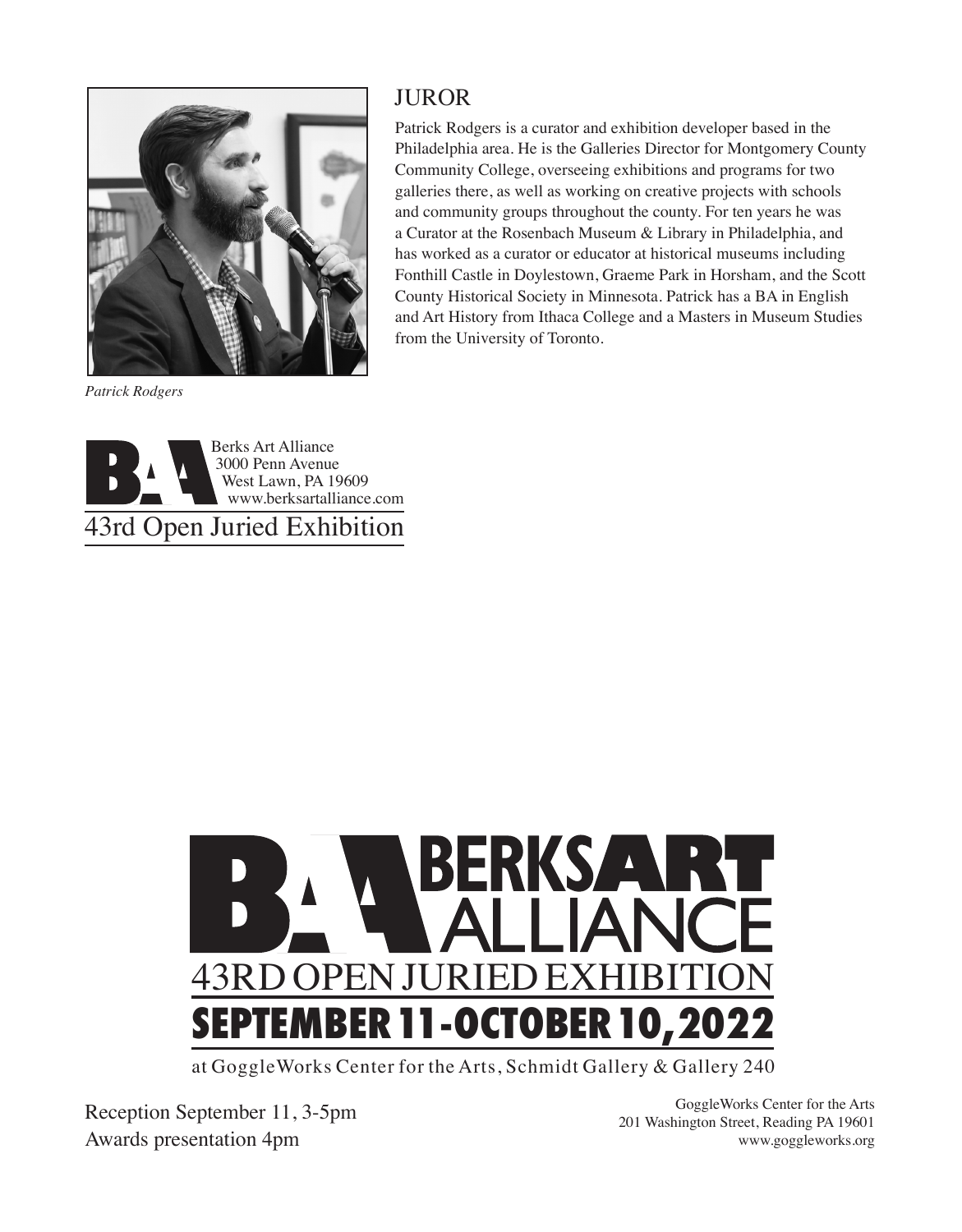# ELIGIBILITY

- All artists must be 18 years or older.
- Maximum of three works may be submitted; up to three works may be accepted.
- Each entry must be an original design concept of the artist, executed within the last three years. Work done in a workshop or with an instructor is ineligible. Committee reserves the right to decline any work that suggests copyright infringement or does not meet the criteria.
- Work previously **exhibited** in a BAA juried show will not be accepted. Previously **declined** works may be reentered. If work that has been exhibited in a previous BAA juried show is reentered, the artist will be prohibited from entering any artwork the following year.
- All 2D and 3D media are eligible, with the few exceptions noted here. No video or installations.
- All work must be original; mechanical reproductions are not eligible, including reproductions that have been enhanced by the artist. Hand-pulled prints (or professional-quality prints in the case of digital art and photography) are acceptable and must be clearly labeled as such.

# ENTRY PROCEDURE

### *Submissions accepted April 1 – July 15, 2022.* DIGITAL ENTRY PREPARATIONS

- Digital entries must be JPG format with a total file size between 1 and 2.5MB.
- Naming files: title\_medium (example: summer bounty\_ watercolor.jpg).
- Show only the image; no frame, mat or background.
- REMEMBER: your art will be judged from the photo you submit; make it as professional as you can.
- Go to www.berksartalliance.com to enter.

### FEES

BAA members pay \$15 first item, \$10 each for second and third items; non-members pay \$25 for first item, \$15 each for second and third items.

If you wish to become a member or renew your membership, go to berksartalliance.com

### COMMITMENT

Entry to this exhibit establishes an agreement on the part of the artist to exhibit selected works under all conditions listed in the prospectus. Substitutions for accepted works are not allowed.

# PRESENTATION

All 2D works must be ready to hang and securely wired. Clip frames and saw tooth hangers are not acceptable. For your artwork's preservation, all works on paper, matted or not, or in shadow boxes, should be protected with a covering of glass or plastic.

Maximum size for hanging work is 60" in any direction, including frame. All multi-part 2D works must be within one frame, or parts securely attached to each other.

Sculpture must not exceed 60 pounds, and must safely fit on a 24" square pedestal, or on the floor. Inquire in writing before submitting work requiring unusual floor space.

Intake committee reserves the right to exclude any piece they deem not suitably framed and wired for hanging, or that would be considered hazardous in a public place, or that differs significantly from the digital image submitted.

Your work will be judged on originality, creativity, technical ability, and presentation.

# VIRTUAL EXHIBIT

The exhibit will be live at GoggleWorks Center for the Arts, as their Coronavirus guidelines will allow and will also be online. If the Goggleworks has to close for any reason, the exhibit will still take place online only and there will be a virtual reality experience of the online show. We will request additional framed images of your accepted art for the virtual show. All other terms and conditions of this prospectus will apply to a virtual only show, including entry fees and procedures, eligibility, deadlines, awards, sales, and promotions. Note: the artist might be responsible for shipping/delivery of their artwork to a buyer if the exhibit becomes virtual only.

# INSURANCE/SALES

Insurance is limited to the duration of the show. Insurance claims must be made to GoggleWorks Center for the Arts prior to the removal of art from the exhibition space. No other claims will be honored.

All artwork must be for sale. A 35% commission on all sales will be charged. Artwork selected for the Patrons' Choices will become the property of the patron after full price is paid. All sales are final.

Submission to this exhibit grants permission for photography of your work for promotional and educational purposes connected with the exhibition.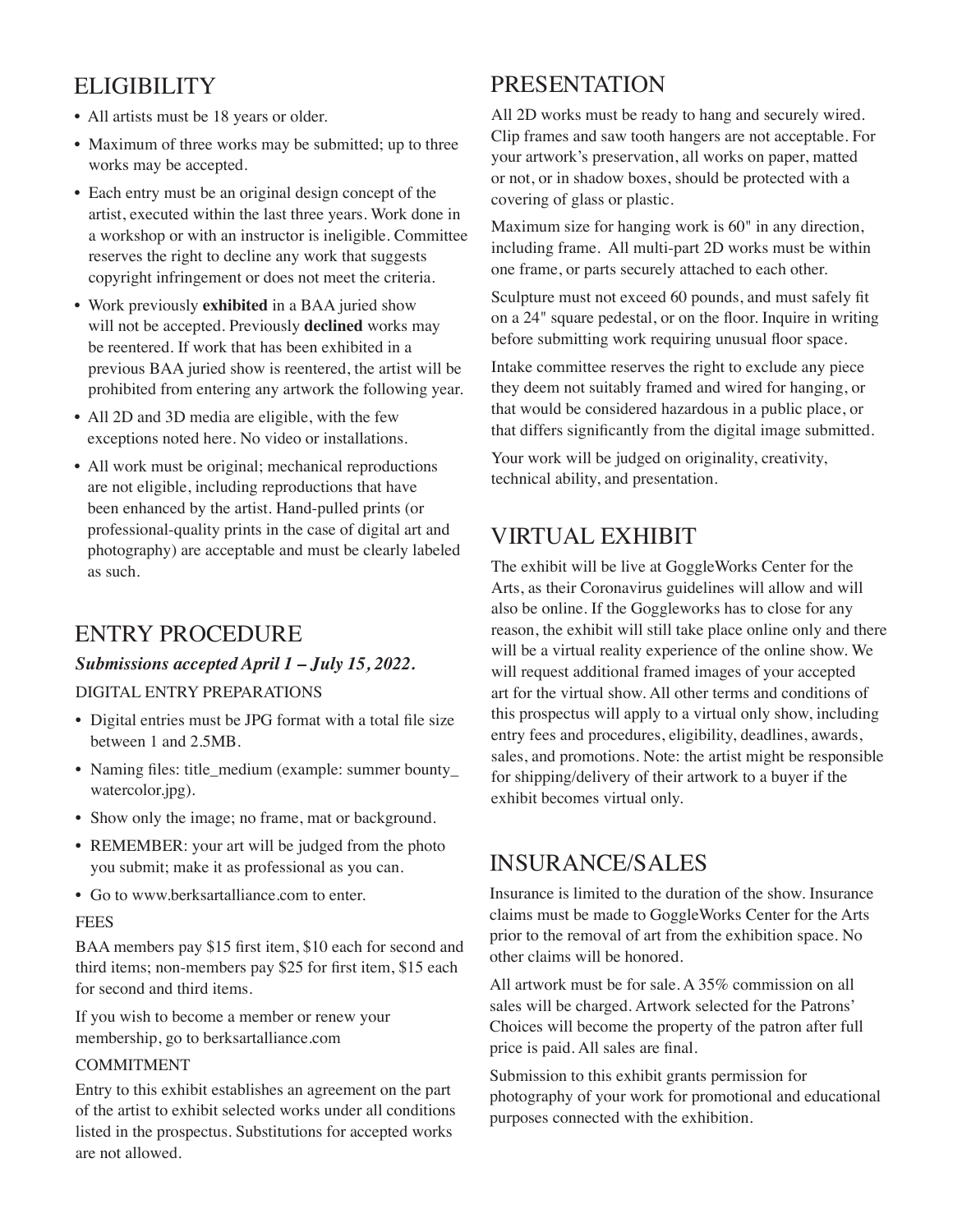# DELIVERY OF ACCEPTED ART

### **Monday, September 5th, noon-4pm**

### **and Tuesday, September 6th, 4-8pm.**

Hand-deliver to the Schmidt Gallery on the second floor of GoggleWorks Center for the Arts.

In order to be considered for an emerging artist award, you must sign up at drop off and verify that you have had art in less than three shows and have been pursuing your art seriously for less than two years.

No shipped works will be accepted.

No work may be removed from the exhibit, for any reason, before the exhibit ends.

# PICK-UP

### **Tuesday, October 11th, noon-4pm and Wednesday, October 12th, 4-8pm.**

Pick up work at the Schmidt Gallery on the second floor of GoggleWorks Center for the Arts. If an artist sends a representative to pick up the work, the representative must bring permission in writing signed by the artist.

Unclaimed work will be charged \$25 per day storage fee. Any artwork not claimed within fifteen days will become the property of the Berks Art Alliance and will be sold at auction to fund the organization's programs. Work is not insured after October 10th.

# CALENDAR

Friday, April 1..................... Website opens for submissions

Friday, July 15 .................... Deadline for entries

Saturday, July 30.................Jurying results emailed and at: www.berksartalliance.com

### **Deliver work to the Schmidt Gallery at GoggleWorks:**

Monday, September 5 ....... noon-4pm Tuesday, September 6 ....... 4-8pm

Friday, September 9 ........... Patrons' exhibit

Sunday, September 11......... Opening Reception 3-5pm Awards presentation at 4pm

Monday, October 10 ........... Show closes

### **Pick-up at the Schmidt Gallery at GoggleWorks:**

Tuesday, October 11 ........... noon-4pm Wednesday, October 12 ...... 4-8pm

First Place \$750 Second Place \$450 Third Place \$300 5 Honorable Mentions \$100 each Patrons' Choices\* Emerging Artist Award\*\* Special Awards, TBA

**AWARDS** AWARDS

> \**A patron supports the juried show by pledging \$200 in advance in order to have the opportunity to choose an accepted piece prior to the show opening.*

> *\*\* An emerging artist is defined as one who has displayed in less than three shows, has been pursuing their art seriously for less than two years, and is accepted into our show. Sign up at drop off required.*

# INQUIRIES/QUESTIONS

Questions can be emailed to: BAAjuriedexhibition@gmail.com Subject line: 2022 Juried Exhibit Or call 484.364.6286 (Kelsey Showalter)